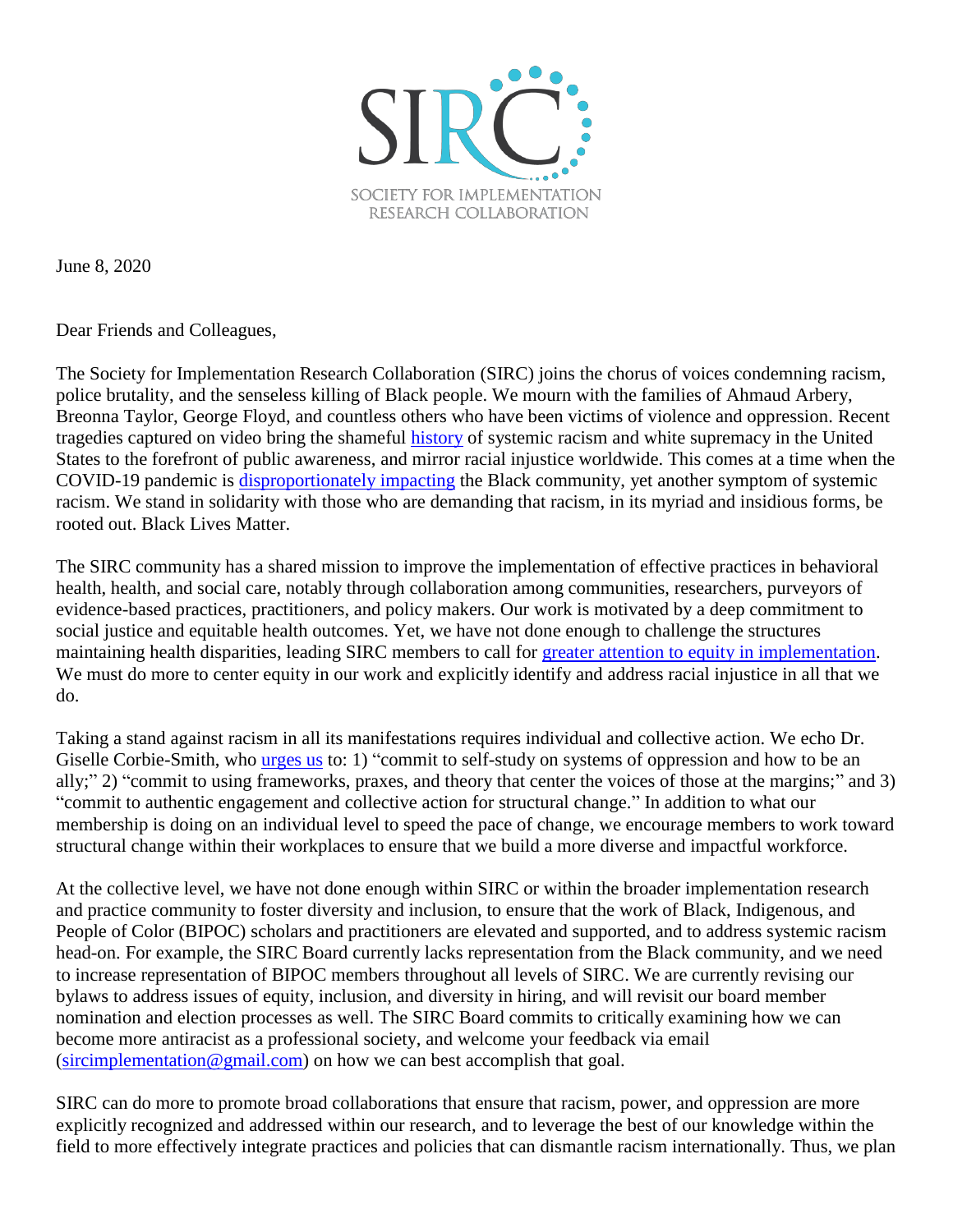to organize a Special Collection on this topic through SIRC's journal, *[Implementation Research and Practice](https://us.sagepub.com/en-us/nam/implementation-research-and-practice/journal203691)*. We view this as an opportunity to center this issue in the field and to engender collaborations between those in the implementation research and practice community and scholars, practitioners, policy makers, activists, and other relevant stakeholders who have been deeply engaged in confronting racism and oppression. We will use this as an opportunity to amplify the work of BIPOC and ensure that BIPOC scholars and practitioners are wellrepresented both as guest editors and authors. We will solicit guest editors and provide more details about next steps in the coming weeks and months; however, if you have immediate interest in contributing to this collection in any way, please let us know via [sircimplementation@gmail.com.](mailto:sircimplementation@gmail.com)

We know that words are not enough. Dr. Ibram X. Kendi recently [wrote,](https://twitter.com/DrIbram/status/1268179266325352448) "It is empty when politicians call for healing and peace without stating antiracist policies they want to institute. Words bring momentary healing and peace. Policy change brings lasting healing and peace by rooting out the racism suffocating so many people. We want to breathe." We need to scrutinize the very structures within the academy, healthcare, and beyond to identify and enact the systemic changes that are necessary. Dr. Sara Ahmed also provides a cogent warning, that documenting organizational commitment to antiracism is often taken as evidence that it has been overcome, "…as if by saying that we 'do it' means that's no longer what we do" [\(Ahmed, 2006, p. 109\)](https://www.jstor.org/stable/40338719?seq=1). If our commitments to redoubling efforts to address racism, equity, and social justice in our work are to mean anything, they must be constantly revisited and scrutinized. Some efforts are sure to be clumsy and many will fail. We will do our best to listen and learn with humility, and we ask that our membership hold us and one another accountable for that.

To everyone that is hurting deeply right now, especially our Black members: we see you, we value you, and we stand with you. If there are specific ways that we can support you, please contact us.

In Solidarity, The SIRC Board of Directors

Byron Powell, President Sara Landes, Past-President Cara Lewis, Past-President Kate Comtois, Founding President Alicia Bunger, Secretary Callie Walsh-Bailey, Student Secretary Andria Pearson, Treasurer Elizabeth Connors, Conference Program Chair Meagan Pilar, Student Conference Chair Cameo Stanick, Membership Chair Madeline Larson, Student Membership Chair Shannon Wiltsey Stirman, Established Investigator Network of Expertise Chair Joanna Moullin, New Investigator Network of Expertise Chair Sapana Patel, Practitioner Network of Expertise Chair Stephanie Yu, Student Representative Margaret Crane, Student Representative Vivian Byeon, Student Communications Officer Lisa Saldana, Social Chair

**Correction on July 24, 2020:** Since releasing this statement, the SIRC board has learned that umbrella terms such as 'BIPOC' that, in effect, fold all historically oppressed racial and ethnic groups with disparate histories of marginalization under one acronym can contribute to erasure of identity, white supremacy, and anti-Black racism. We now understand that it is critically important to be intentional in naming the exact group(s) we are speaking of, especially if we are to achieve our goals of making structural changes to our organization that